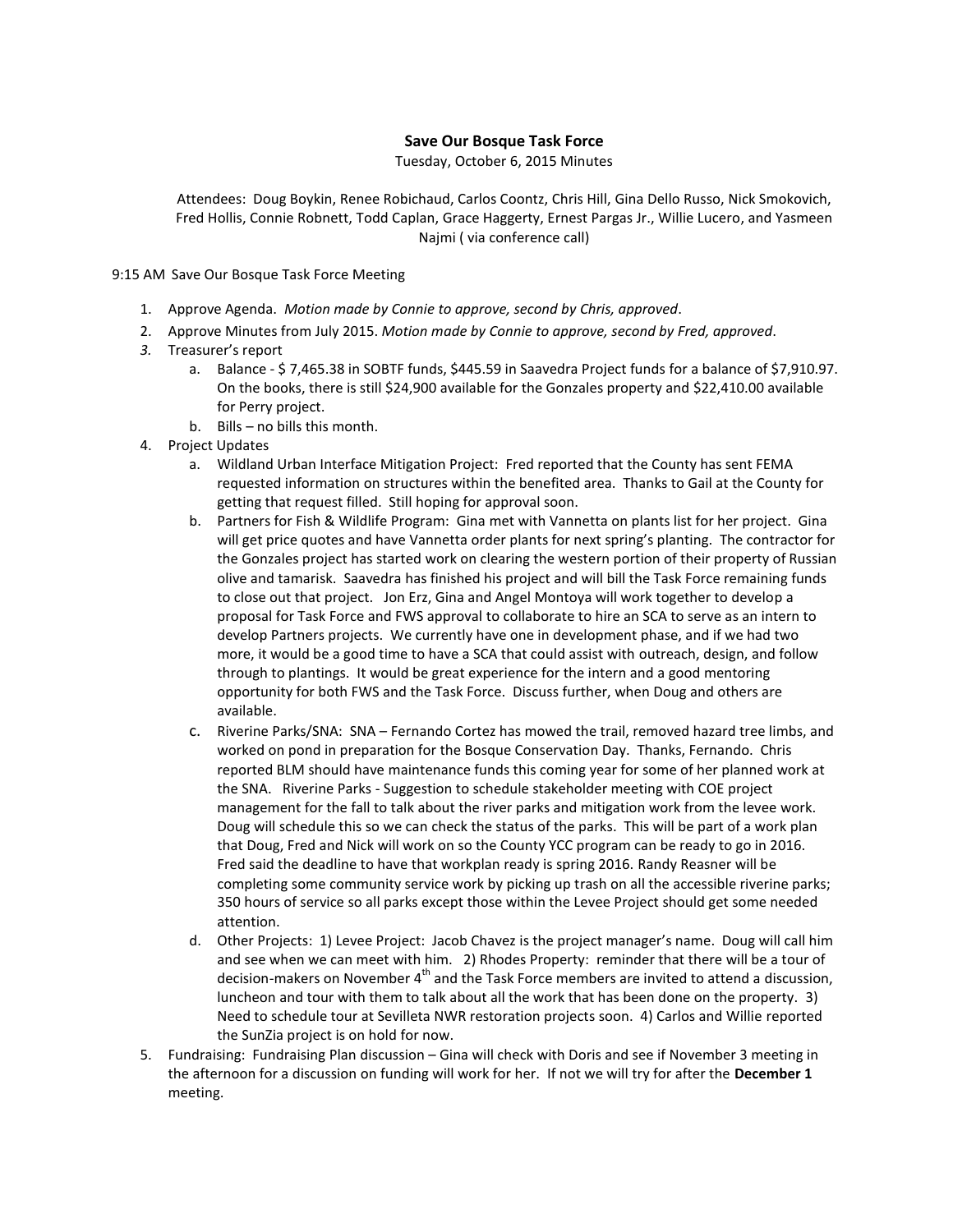- 6. Bosque Conservation Day planning update (October 16, 2015): Nick has things organized. Bus scholarship has been offered at one-half of costs covered by either Task Force or County. We are expecting approximately 200 students. Snacks provided.
- *7.* Trash Pickup Day (**October 30, 2015**): **Note change of date!!!** We will meet on the west side of the Low Flow Conveyance Channel at Otero Street. Park off to the side, do not block traffic since the levee work will be underway. We will be working north and south from here. We want to make sure we get to south to Brown Arroyo this time, but would be great if we worked north to the flood control along the LFCC too. In this way, we would have followed the IWC clearing projects and picked up everywhere that they cleared and made sure trash was cleared in those areas. MRGCD will provide dump truck and back hoe (Yasmeen will get with Lorenzo). County will have a dumpster on site. Hope everyone can make it.
- *8.* Presentation by the Interstate Stream Commission (ISC) and Geosystems Analysis Todd Caplan on San Acacia Reach Projects: ISC has been working on endangered species habitat restoration mainly in the Albuquerque reach, some in the Isleta reach to date. They have noted that the floodplain is important to the Rio Grande silvery minnow's life history. Now planning to work further south. They have receive State Capital Improvement funds and are partnering with the MRGCD, BOR, and Sevilleta NWR to implement. We have heard about the Sevilleta NWR project at past meetings. Purpose of the projects is to connect the river to the floodplain and provide rearing and nursery habitat for Rio Grande silvery minnow and greater potential for southwestern willow flycatcher habitat to develop. They are looking at areas where making some changes to elevations on the floodplain will increase inundation during 2000 to 2500 cfs target flows; looking to increase inundation to about 8 days during spring runoff on a two to five year cycle. The reach they are looking at includes approximately 36 miles between Highway 60 and Brown Arroyo (River Miles 130-94) where in most years there is perennial flow. They are utilizing grant dollars so need to get moving on projects. To date, they have worked primarily on federal and state lands; six sites have been chosen (Sevilleta NWR, RM 114, RM 112.5, RM 100.5, RM 100, RM 99.5 all on the west side of the river). The screening process was thorough, utilizing LiDAR topographic data with updated ground topographic surveys, HECRAS flow modeling, and field verification at 2500 cfs. They also looked at vegetation condition prior to coming up with conceptual designs (note: 2010 high flows could have changed some local conditions). Designs are intended to extend the life span of the features constructed. Basic design calls for approximately two to four feet excavation near the river's edge and then limited excavation further inland; construction to be completed within six months to one year. Only site with revegetation is on Sevilleta NWR due to uncontrolled grazing on MRGCD/BOR lands. One example shown is adjacent to the Island Riverine Park just North of Otero Street. Adaptive management very important to projects success; some maintenance expected. Now they are looking for partnership opportunities with non-federal landowners. ISC and partners involved in construction and some follow up control of weed species, but looking for maintenance partners as well. Task Force is interested in discussion on maintenance and Adaptive Management. Next steps, work with Todd to look at where their analysis shows good potential and where other efforts in the valley might make partnerships possible. Agreement that as a group we can seek opportunities, leverage funding, provide introductions and assistance as feasible. A field trip to look at some sites is planned tentatively for November.
- *9.* Host a discussion with stakeholders on the following topics and follow this with a tour of some of the restoration areas and a public outreach event later in the season (ties in well with agenda item 8). Fred and Doug will help Gina organize this. (Tentative date now early to mid-December) Gina will send out doodle poll to possible participants. Topics could include:
	- restoration efforts planned or underway in the reach including but not limited to Task Force, County, COE, BOR, ISC, private lands programs (SWCD, NRCS and Partners), private landowners, Refuges, others,
	- funding strategies for getting this work done,
	- coordination and partnering on projects,
	- depletions offsets for restoration work,
	- mitigation if SunZia powerline goes through,
	- Endangered species status in the reach and Biological Assessment Conservation Measures.
	- Design public outreach event to follow this roundtable/tour.